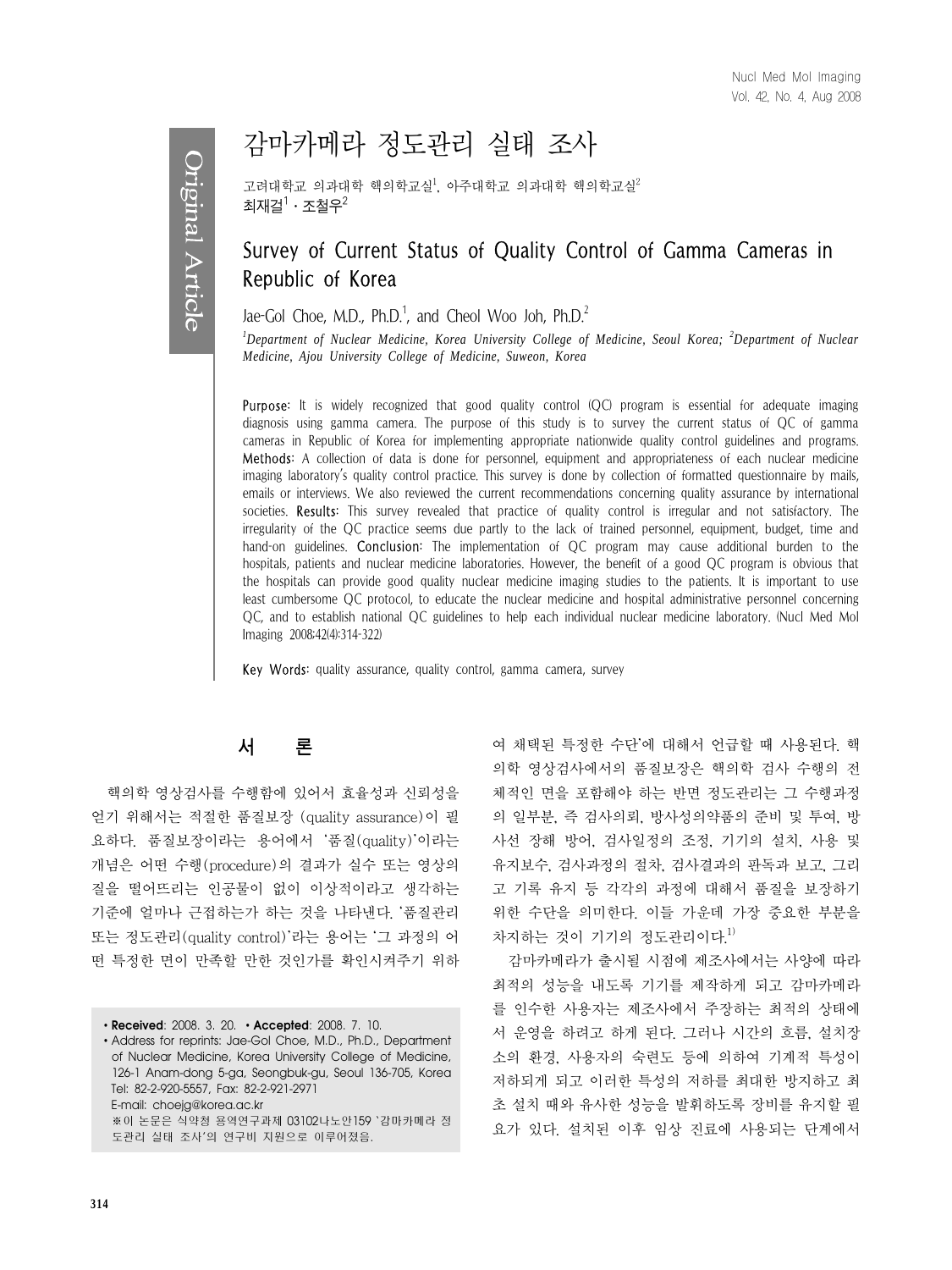감마카메라의 정도관리 수행의 목적은 장비의 상태를 최 초 설치될 때의 성능수준에 근접한 상태를 유지하여 환자 진단에 있어서 최적의 정보를 제공하는데 있다. 정도관리 를 통하여 감마카메라의 성능의 유지를 보장하는 것은 아 니지만 성능저하를 일찍 발견하여 장비 수리 시점을 늦추 지 않기 위하여 정기적인 정도관리가 필요하다.<sup>1)</sup>

현재 국내에 설치되어 있는 감마카메라는 2000년을 기 준으로 112개 병원에서 222대가 설치가동 중에 있으며 2000년 현재 1년간 약 30만 건의 핵의학 영사검사가 시행 되었다.<sup>2)</sup> 1996년과 1998년 김 등 의 조사에 의하면 국내 에 설치된 감마카메라 가운데 반 정도가 도입 5년 이상 된 것이었고, 설치 후 10년 이상이면서 아직도 가동중인 장비 도 34.7%를 차지하였다. 이처럼 감마카메라는 수명이 비 교적 긴 의료장비이지만 장비의 연령이 오래될수록 장비 의 노후화에 의한 기기의 성능저하는 앞으로 문제가 될 수 있다고 보인다. $4.5$  따라서 주기적인 정도관리와 예방정비 를 통하여 장비의 성능을 최적화된 상태로 유지하는 것이 감마카메라의 수명을 연장하는 한편 양질의 진료를 제공 하는데 중요하다고 하겠다.

최근 건강보험 재정 부족에 따라 정부에서는 불필요하 다고 생각되는 검사를 억제하려고 하고 있고, 삶의 질과 의료의 과정에 대한 국민의 관심 증대로 의료의 품질관리 에 대한 사회적 요구가 증대되고 있다. 의료영상도 품질관 리 대상 가운데의 하나로 진단방사선 장비 중 CT와 유방 촬영술(Mammography)에 대한 품질관리가 건강보험 재 정안정특별법에 의해서 설치기준, 정도관리기준을 정하고 규제하기 시작한 것이 그 예라고 할 것이다.  $6.7$ 

앞으로 핵의학영상에도 품질관리에 대한 사회적 요구가 있을 것으로 예상되고 있다. 영상의 품질관리에 있어서 가 장 중요한 부분을 차지하는 것이 기기의 주기적 정도관리 이므로 우리나라의 실정에 맞는 합리적이고 현실적인 정 도관리 프로그램을 제안하고 모든 검사실에 양질의 핵의 학영상을 생성하기 위한 프로그램을 적용시키기 위해서는 우선적으로 정도관리 수행 실태에 대한 전국적인 실태조 사가 필요하다. 2000년 양 등 이 전국의 53개 병원을 대상 으로 정도관리 실태를 조사한 바 있다. 그러나 이 조사에 서는 35개 병원 만이 응답하여서 66%의 응답율로 전국적 인 조사로는 충분치 않았다.

이번 연구는 전국의 의료기관에 설치된 감마카메라의 정도관리 실태를 체계적으로 조사하여 감마카메라 성능유 지를 위하여 정도관리가 적절한 방법으로 수행되고 있는 지 파악하고자 하였다. 이를 위하여 보유 장비 현황, 시행 하고 있는 정도관리 성능평가 항목, 그리고 주기적 정도관 리 현황을 조사 분석하고, 각 병원의 정도관리 능력을 파 악하기 위하여 인력 현황, 교육, 정도관리 실무 수행 정도 등을 조사 분석하였다. 아울러 기존의 선진외국의 감마카 메라의 성능평가에 관한 사례와 법률적 규제나 규칙 또는 권고안에 대하여 조사하여 국내의 현실과 비교하였다.

## 연구 방법

2003년 3월 1일부터 11월 30일까지 국내 각 병원에서 환자 진료용으로 보유 중인 감마카메라의 정도관리 수행 실태 파악을 위하여 식품의약품안전청, 대한핵의학회 및 대한핵의학기술학회의 협력으로 감마카메라를 보유 중인 병원의 핵의학과나 동위원소실에 설문지를 발송하고 응답 을 받았다. 감마카메라 정도관리 실태 수집은 보유 중인 감마카메라의 수량, 제작사, 제원, 의료 인력의 실태, 정도관 리 시행 항목과 주기, 팬텀 등 감마카메라 성능평가용 기기 보유 실태, 성능평가 수행 실태를 설문지를 작성한 후 우편, 전화 조사를 하고 필요한 경우 실사를 하여 취합하고 통계 처리를 하였다. 설문지의 주요 내용은 다음과 같다.

1. 감마카메라가 설치된 의료기관의 핵의학 부분 인력 현황: 의사(핵의학전문의, 전공의), 물리화학자, 의료기사, 간호사, 행정인력, 기타

- 2. 감마카메라 설치 현황 조사
- 1) 감마카메라의 설치연도

2) 감마카메라의 장치종류(평면영상전용 카메라, 양전 자단층촬영장치(single photon emission tomography, SPECT)의 검출기 숫자별 대수, 동시검출(CoDe) 양전자 단층촬영장치 (PET) 별 대수)

- 3) 감마카메라의 컴퓨터시스템별 통계
- 4) 조준기의 종류 및 숫자

3. 감마카메라 정도관리(QC) 현황

1) 수행하는 QC의 종류(장 균일도, 공간 분해능, 예민 도, 에너지 분해능, 회전축중심(center of rotation, COR), 팬텀 검사)

- 2) 수행하는 QC의 주기
- 3) QC 장부 기록 보관 실태
- 4. QC 용 팬텀 보유 현황 및 이용 실태

5. 핵의학 검사실 내 자체적 정도관리 지침서 확보여부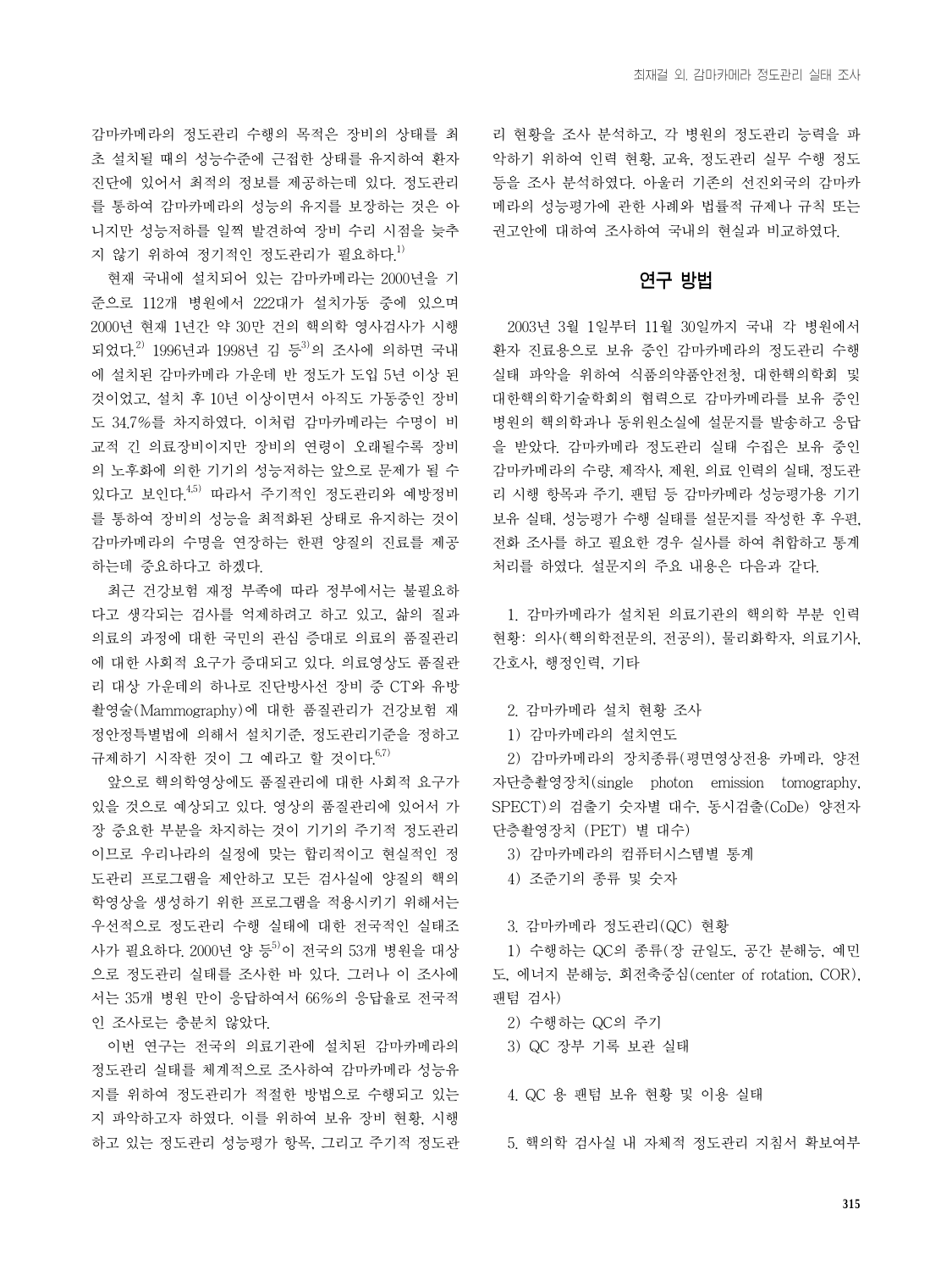Table 1. Number of Actively Working Board-certified Nuclear Medicine Physicians

| Number of nuclear medicine<br>physician | Number of hospitals (%)                            |
|-----------------------------------------|----------------------------------------------------|
| 3<br>5                                  | 8(10)<br>49 (62)<br>13(17)<br>3(4)<br>3(4)<br>2(3) |
| Total                                   | 78 (100)                                           |

Table 3. Number of Nuclear Medicine Technologists

| Number of NM technologists | Number of hospitals (%) |
|----------------------------|-------------------------|
|                            | 16(21)                  |
|                            | 20 (25)                 |
| 3                          | 20 (25)                 |
|                            | (9)                     |
| 5                          | (8)<br>6                |
|                            | 3<br>(4)                |
|                            | 2(3)                    |
|                            |                         |
| >10                        | 3(4)                    |
| Total                      | 78 (100)                |

Table 5. Number of SPECT Cameras

| Number of SPECT cameras | Number of hospitals (%) |
|-------------------------|-------------------------|
|                         | 14(18)                  |
|                         | 33 (42)                 |
|                         | 18(23)                  |
| 3                       | 8(10)                   |
|                         | 2(3)                    |
| 5                       | 2(3)                    |
|                         |                         |
| Total                   | (100)<br>78.            |

결 과

핵의학 학회와 동위원소협회에 등록된 핵의학 검사를 시행하고 있는 의료기관 120군데에 설문지를 우송하고 응 답을 받았다. 그러나 이들의 의료기관 중 영상검사를 하지 않는 경우도 있어서 감마카메라를 보유하고 있는 92군데 의 의료기관을 조사대상으로 최종적으로 선정하였다. 최 종적으로 응답을 받은 기관은 78 군데로 응답율은 84.7% 이었다. 이들 기관에서 운영하고 있는 감마카메라는 모두 171 대이었다.

인력면에서 전국적인 핵의학 검사실의 실태를 보면 1인 이하의 전문의에 의해서 운영되는 검사실이 72%으로 대 부분을 차지하고 있었고(Table 1), 성능평가 및 정도관리 에 대해서 자문을 구할 수 있는 물리화학자를 보유하지 못

Table 2. Number of Physicists or Radiochemists (Ph.D.'s) Working at Each **Hospital** 

| Number of Ph.D.s | Number of hospitals (%) |
|------------------|-------------------------|
|                  | 73 (94)<br>3(4)         |
|                  |                         |
| Total            | 78 (100)                |
|                  |                         |

Table 4. Number of Gamma Cameras (including SPECT cameras)

| Number of gamma cameras | Number of hospitals (%) |
|-------------------------|-------------------------|
|                         | 37 (48)                 |
|                         | 18 (24)                 |
| 3                       | 11 (14)                 |
|                         | 5(6)                    |
| 5                       | 4 (5)                   |
|                         |                         |
| 9                       |                         |
| 10                      |                         |
| Total                   | 78 (100)                |
|                         |                         |

Table 6. Distribution of Gamma Cameras according to Installation Age

| Age (Years)                             | Number (%)                              |
|-----------------------------------------|-----------------------------------------|
| $0 - 5$<br>$6 - 10$<br>$11 - 15$<br>>16 | 52 (30)<br>55 (33)<br>33 (19)<br>31(18) |
| Total                                   | 171 (100)                               |

한 병원이 94%로서 성능평가에 대한 전문적인 서비스를 잘 받지 못하고 있다고 생각된다(Table 2). 또한 감마카메 라 담당 의료기사가 3인 이하로 운영되는 검사실이 71% 로서 성능평가와 정도관리 프로그램을 시행하는데 인력 부족이 심각한 것을 알 수 있었다(Table 3). 장비 면에서 는 2대 이하의 감마카메라를 보유한 병원이 72%이었는데 이는 적은 인력과 더불어서 절대적으로 적은 장비 숫자 때 문에 검사 스케줄에 대한 압박으로 정도관리를 위한 시간 배정에 어려움을 겪고 있음을 알 수 있었다(Tables 4, 5). 감마카메라의 연령은 설치 후 11년 이상 된 감마카메라가 전체 감마카메라 수의 37%를 차지하여 장비의 노후화가 문제가 될 소지가 있다고 보인다(Table 6).

대표적이고 가장 기본이 되는 정도관리 항목인 장균일 도의 실시여부는 매일 실시하는 곳이 32.1%, 매주 실시하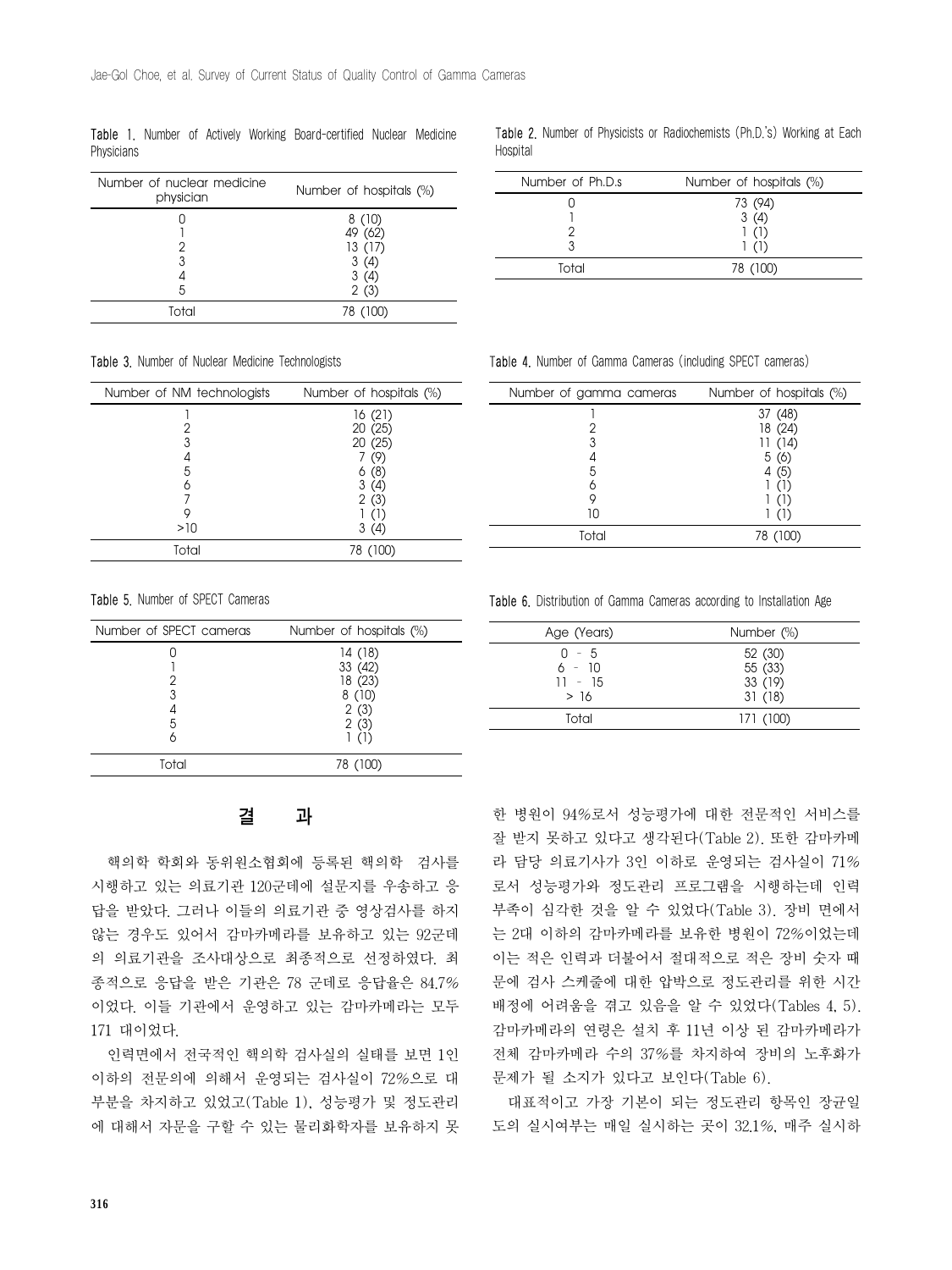| Intervals of QC practice (number of hospitals and percentage) |                |              |            |                         |             |             |          |                 |            |                |                    |
|---------------------------------------------------------------|----------------|--------------|------------|-------------------------|-------------|-------------|----------|-----------------|------------|----------------|--------------------|
| QC items                                                      | Daily          | Weekly       | Monthly    | Bi-monthly              | Quarterly   | Bi-annually | Annually | lf<br>necessary | Total      | No<br>response | Do-not-p<br>erform |
| Field<br>uniformity                                           | $25*$<br>32.1% | 17<br>21.8   | 19<br>24.4 | 1.3                     | 4<br>5.1    | 0<br>0      |          | 6<br>7.7        | 74<br>94.9 | 2<br>2.6       | 5.1                |
| Spatial<br>resolution                                         | 2<br>2.6%      | $7^*$<br>9.0 | 15<br>19.2 | 2<br>2.6                | 8<br>10.3   | 13<br>16.7  | 3.8      | 3<br>3.8        | 58<br>74.4 | 5<br>6.4       | 20<br>25.6         |
| Sensitivity                                                   | $13*$<br>16.7% | 9<br>11.5    | 14<br>17.9 | $\mathsf{L}.\mathsf{3}$ | 3<br>3.8    | 1.3         |          | 3<br>3.8        | 50<br>64.1 | 6<br>7.7       | 28<br>35.9         |
| Energy<br>resolution                                          | 3<br>3.8%      | 5<br>6.4     | 20<br>25.6 | 1.3                     | $7*$<br>9.0 | 13<br>16.7  | 3<br>3.8 | 5<br>6.4        | 62<br>79.5 | 5<br>6.4       | 15<br>19.2         |
| Center of<br>roatation                                        | 0<br>$0\%$     | $4^*$<br>5.1 | 16<br>20.5 | 0<br>$\Omega$           | 18<br>23.1  | 9.0         | 1.3      | 6<br>7.7        | 57<br>73.1 | 5.1            | 22<br>28.2         |
| Phantom<br>study                                              | 0<br>0%        | 3<br>3.8     | 9.0        | 0<br>0                  | 4<br>5.1    | 1.3         | 1.3      | 24<br>30.8      | 46<br>59.0 | 6<br>7.7       | 32<br>41.0         |

Table 7. Consistency of Intervals of QC Practice According to Items. (78 hospitals)

\*: Recommended interval

Table 8. Number of Hospitals Who Keep other Items for Assisting QC. (78 hospitals)

| Items of QC                         | No $(\%)$ | Yes $(\%)$ |
|-------------------------------------|-----------|------------|
| Book keeping of QC record           | 23 (30)   | 55 (70)    |
| Establishment of in-house QC manual | 50 (64)   | 28 (28)    |
| Co-57 flood source                  | 15 (19)   | 63(81)     |

Table 9. Scoring of Status of OC of Each Laboratory

|                                  | Excellent    | Good                             | Fair            | <b>Bad</b>   |
|----------------------------------|--------------|----------------------------------|-----------------|--------------|
| Score<br>Number of hospitals (%) | 10+<br>(8.9) | $\circ$ $\circ$<br>O-><br>(21.8) | 4-<br>44 (29.5) | (34.6)<br>10 |

는 기관이 21.8%, 매달 실시하는 곳이 24.4%이었으나, 실 시하지 않는 곳도 4군데로 5.1%를 차지하고 있었다. SPECT 카메라의 대표적인 정도관리 항목인 center of rotation (COR)의 실시주기를 보면 미국전기제품제작자협 회(National Electrical Manufacturers Association, NEMA) 권고안 대로 매주하는 곳이 5.1%로 거의 권고안 대로 시행되지 못하는 것으로 파악되었다. 매달 실시하는 곳은 20.5%이었고, 실시하지 않는 곳도 28.2%로 상당한 비율을 차지하고 있었다(Table 7). 정도관리 기록을 유지 하는 곳은 71%이었고, 정도관리에 관한 자체 지침서를 보 유하고 있는 병원은 28%이었다(Table 8).

정도관리 수행 정도를 평가하기 위하여 대표적인 정도 관리 항목인 장균일도의 실시여부와 주기, SPECT 카메라 의 대표적인 정도관리 항목인 COR의 실시주기, 정도관리 기록 유지 여부, 정도관리 지침서 작성여부 그리고 Co-57 플러드 팬텀 보유 여부에 따라서 점수를 부여하였다. 장균 일도는 수행주기에 따라 매일=5, 매주=4, 매월=3, 3월 이하=2, 필요시=1, 실시않음=0점으로 하였다. COR은 수행주기에 따라 매일=5, 매주=4, 매월=3, 3 월 이하=2, 필요시=1, 실시않음=0점으로 하였다. 정도관리 기록 유 지는 유지함=1, 하지 않음=0점, 정도관리지침서 보유 여 부는 보유함=1, 보유하지 않음=0점으로, Co-57 플러드 팬텀 보유 유무는 보유함=1, 하지 않음=0점으로 하였다. 각 항목의 점수를 합하여 10점 이상은 우수(excellent), 8-9점은 양호(good), 4-7점은 보통(fair), 3점 이하는 불량 (bad)으로 구분하였을 때 우수한 검사실은 7 군데(8.9%), 양호한 검사실은 17 군데(21.8%), 보통인 검사실 44 군데 (29.5%), 불량인 검사실은 10 군데(34.6%)로 나타났다  $(Table 9)$ 

#### 고 찰

#### 1. 감마카메라 정도관리의 단계

의료용 영상장치는 화상을 통하여 질병을 진단하게 되 므로 화질의 우수성이 진단 성능에 큰 영항을 미치게 된 다. 따라서 영상장치로부터 생산되는 영상은 항상 최적의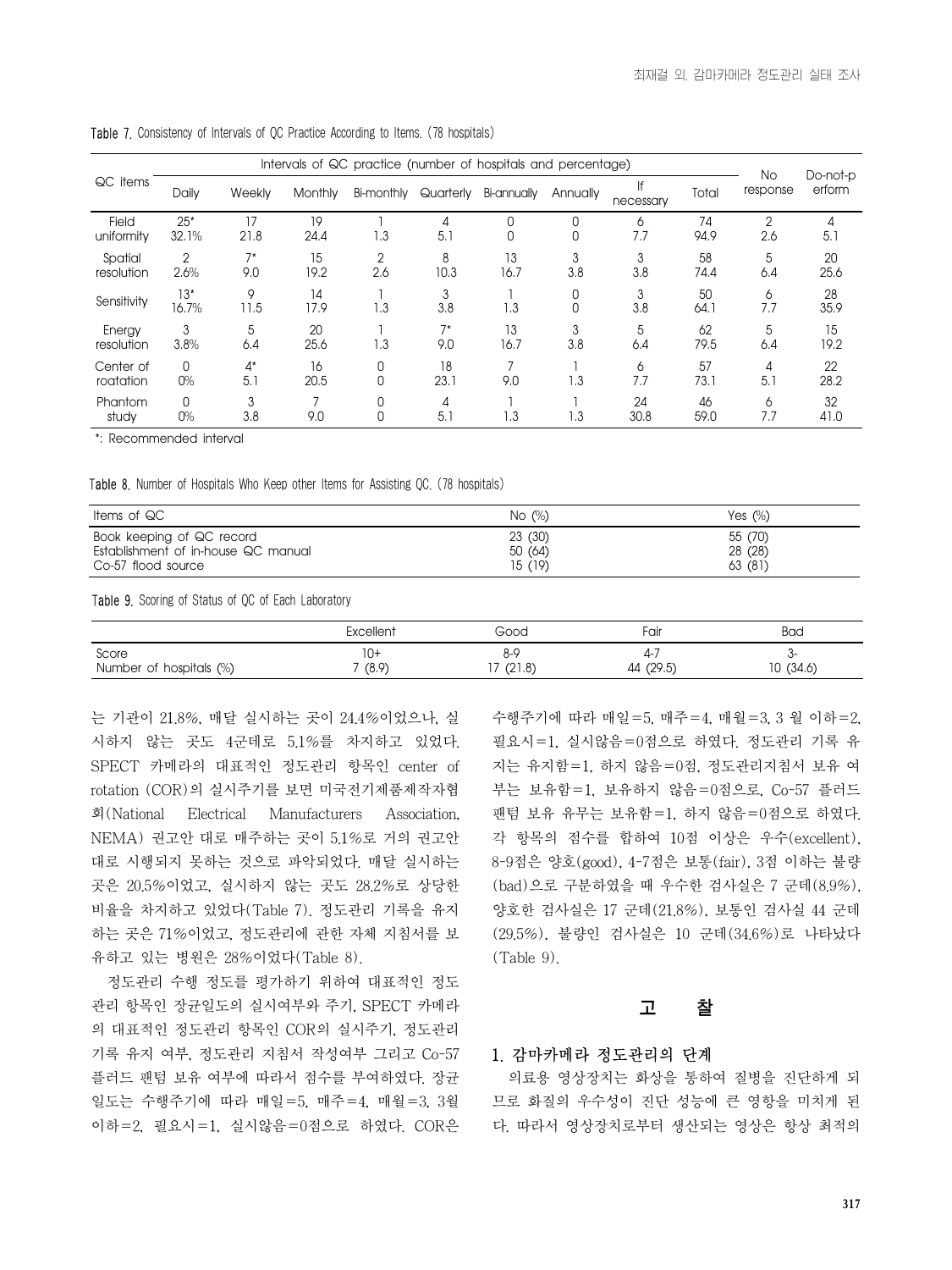#### 상태를 유지할 필요가 있다.

 어떠한 감마카메라던지 그 수명이 다할 때까지 여러 가지 수준에서의 성능평가 검사가 필요하다. 제조회사에 서는 제품을 출시하기 전에 그들이 공표한 사양과 실제 성 능이 일치하는지 공장에서 검사하게 된다. 미국에서는 공 장검사는 NEMA에 의해서 개발된 절차에 따라서 이루어 진다. 각각의 카메라의 검사결과는 공표된 사양과 비교하 게 되고 합격판정이 난 이후에 장비 선적이 허가된다.<sup>8)</sup> NEMA 기준에 의한 검사의 대부분은 내인성(intrinsic) 검사이다. 따라서 이는 카메라의 성능 특성만을 반영하지 임상상황에서의 작동 성능을 반영하는 것은 아니다.

장비 설치 시점에 시행하는 인수검사(acceptance test) 는 인수한 장비의 성능이 제조사가 주장하는 기술적 성능 사양에 실제로 충족하는 지를 확인하기 위하여 사용자가 수행하는 것이다. 이 검사는 장비의 손상, 결함이나 기술 적 기만에 대해서 제조사에 문제를 제기하기 위해서 설치 후 즉시 수행되어야 한다. 인수검사를 통해서 그 장비가 약속된 성능에 일치한다는 것을 확인하기 전에는 그 장비 는 임상 검사에 투입되어서는 안된다. $9$ 

 그러나 NEMA 기준으로 표시된 성능사양을 확인하기 위해서는 쉽게 구할 수 없는 특별한 장치가 필요한 경우도 있고, 때로는 장비 회사가 측정치를 얻는 방법을 공개하지 않거나 자기 회사의 엔지니어에 의해서만 시행하도록 하 는 경우도 있다. 이처럼 검사가 복잡하고 어려우며 대부분 병원은 이번 조사에서도 드러났듯이 핵의학 전문 의학물 리사를 확보하지 못하여 전문적이고 완벽한 검증을 하지 못하므로 장비회사의 엔지니어에게 의존하게 된다. 그럼 에도 불구하고 장비판매 회사에서 주장하는 사양을 증명 하고 장비의 신뢰성 확보와 향후 지속적인 QC의 기준 자 료를 얻는다는 점에 있어서 인수검사는 중요하다.<sup>1,9)</sup>

감마카메라가 가동된 이후에는 주기적으로 검사하는 통 상적 검사(routine test)가 시작되어야 한다. 이 통상적 검 사가 우리가 일반적으로 이해하고 있는 장비의 주기적 정 도관리이다. 그 장비의 성능이 항상 제대로 발휘되도록 보 장 하고 시간 경과에 따른 성능 와해(deterioration)의 비 율과 범위를 결정하기 위해서 정기적으로 수행되어야 한 다. 통상적 검사는 결과를 순서대로 비교할 수 있도록 항 상 일정한 방식으로 수행되어야 한다. 결과에 대해서 용인 할 수 있는 한계와 그 한계를 벗어났을 때 취할 일련의 행 동지침들이 규정되어야 한다.

병원의 정비 전문 엔지니어 또는 장비회사의 요원에 의 해서 행해지는 주기적인 예방정비(preventive maintenance)는 장비의 계속적인 만족스러운 성능발휘를 위해서

필수적이다. 그러나 이 것은 장비가 최상의 조건에 유지된 다고 하는 것을 보증해 주지 못할 뿐 아니라 영상검사가 주어진 절차대로 올바르게 수행될 것이라는 것을 보증해 주지도 못한다. 정도관리는 사용자로 하여금 후자의 면에 서 신뢰를 주게 된다. 정도관리가 장비의 기능 부전이 발 생했음을 나타내주지만 그것이 교정이 필요한 정확한 진 단 정보를 주는 것은 아니다. 따라서 예방정비와 통상적 정도관리 검사는 서로 보완적인 관계이다.<sup>1)</sup>

핵의학 기기의 질 관리의 근본적인 원칙은 핵의학 단위 의 업무의 종합적인 부분으로서 수행되어야 하고 그리고 그 핵의학 검사실의 직원 자신에 의해서 수행되어야 한다 는 것이다. 이들 모든 검사의 결과의 세심한 기록이 유지 되어야 하고, 만약 이들이 만족스럽지 못한 성능을 나타내 면 적절한 교정 작업이 따라야 한다. 이러한 전체적인 구 도의 성공여부는 모든 관계 당사자의 이해와 수용여부에 따라 좌우된다. 이것은 또한 책임 소재의 명확한 정의, 검 사 일정과 방법에 대한 철저한 준수, 그리고 검사 결과를 추적하기 위한 적절한 수단이 필요하다.

#### 2. 감마카메라의 시판 후 성능검사: 외국의 사례

미국에서는 감마카메라 경우 최초의 설치시나 장소를 옮겨서 새로 설치하는 경우 또는 이동식 감마카메라의 경 우에 이동 후에 최초로 사용하기 전에 미연방법률(Code of Federal Regulation, 10 CFR 35.80(d))에 의하여 연방 정부에서 감독하는 것 외에는 영상장비의 성능관리에 관한 연방정부 차원의 관리나 감독은 없다.10-12) 다만 핵의학 영상 검사실에 대한 인증은 민간단체인 Intersocietal Accreditation Committee (IAC)가 주축이 되어서 의료 기관의 자 발적인 참여형태로 시행하고 있다. 어떤 핵의학 영상검사 실이 인증을 받을지 여부를 결정하는 것은 전적으로 자율 적인 선택이지만, 민간 의료보험회사 및 공공의료보험인 Medicare 및 Medicaid의 건강보험 지불기구인 Health care finance administration (HCFA)가 수가 지불의 기준 을 의료기관인증에 관한 합동위원회(Joint Commission on the Accreditation of Healthcare Organization, JCAHO) 또는 IAC의 인증을 받은 검사실에 한정하는 경우가 점차 늘어나고 있는 추세이다. $13-15$ )

유럽에서는 감마카메라의 시판 후 사용시 성능평가에 관해서 정부차원의 규제는 없다. 몇몇 연구자들의 연구에 의하면 SPECT 영상 획득과 재구성의 표준화를 통하여 뇌 SPECT 영상의 질을 향상시킬 수 있다는 보고를 한 바 있다.16) 1990년 오스트리아에서 핵의학검사실 간의 영상 의 질을 비교하기 위한 실험을 수행하였는데 설치연도와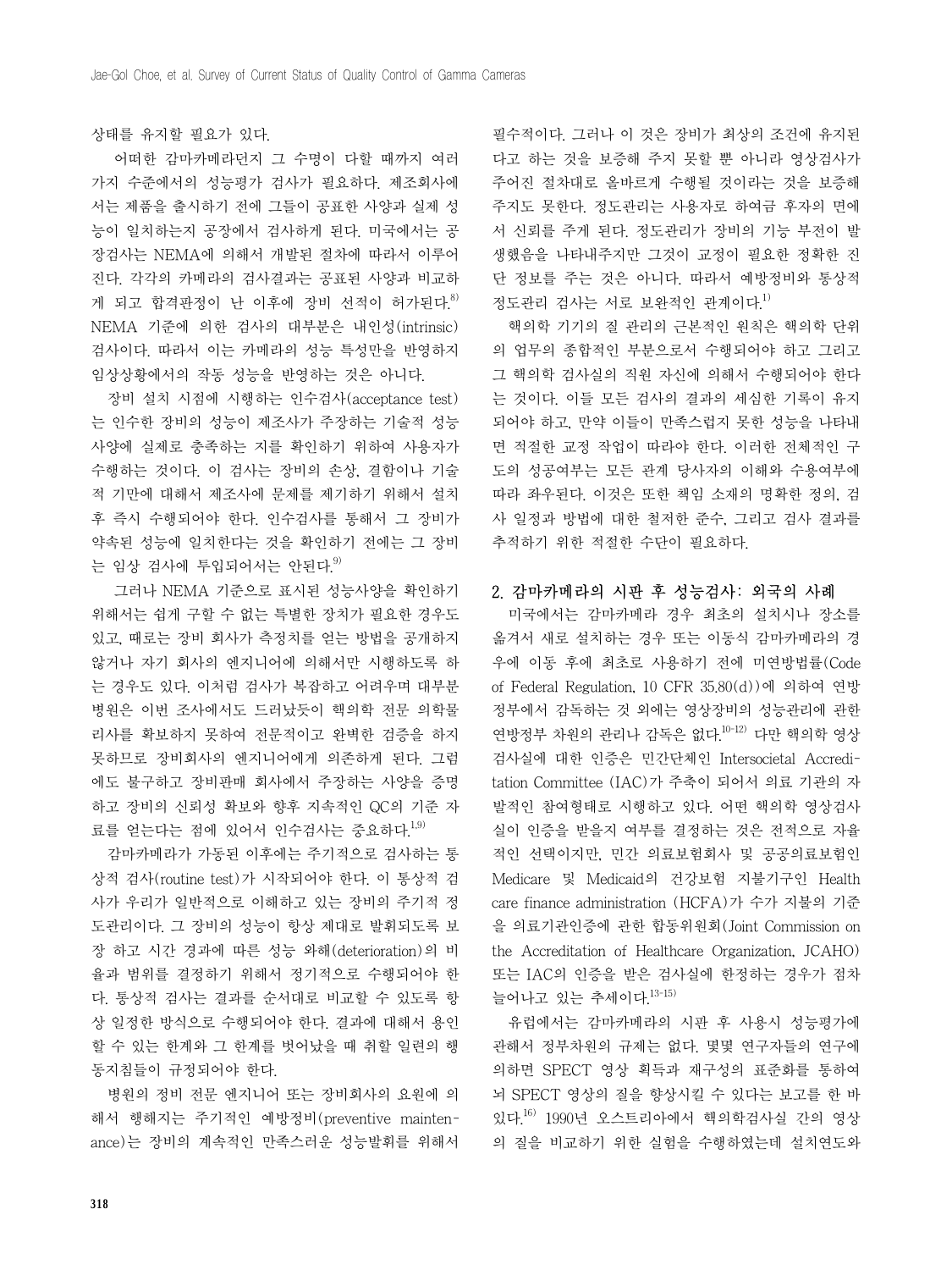영상의 질 간의 상관관계가 발견되었는데 이는 최신 기종 에서 성능의 개선을 의미하는 것으로 보인다. $^{17)}$ 

일본에서는 장비의 시판 전 허가에 관해서 일본 약사법 에 규정하고 있다. 그러나 감마카메라의 사후 사용시 성능 평가나 규제에 관해서는 특별한 규정이 없다. 민간단체인 일본 아이소토프협회에서는 피검자의 기능정보를 정확히 보고하기 위해서 감마카메라 영상의 품질관리가 불가결하 다는 것을 인식하고 1977년부터 '핵의학 이미징 규격화 전 문위원회'를 구성하고 앵거형 신티레이션 카메라 및 SPECT 카메라의 성능 시험조건과 정기점검에 관한 권고 안을 계속 공표하고 있다.18,19)

세계보건기구(WHO)와 국제원자력에너지기구(International Atomic Energy Agency, IAEA)는 1988년에 합동 으로 유럽의 여러 나라를 대상으로 감마카메라의 성능과 정도관리의 실태를 평가한 바 있다. 그 결과 몇몇 국가에 서는 새로운 정도관리 프로그램을 개발하거나 현재 프로 그램은 개선시켜야 할 필요성이 대두되었다.<sup>20)</sup> 이에 따라 IAEA는 진전된 정도관리 프로그램을 제정하여 시행할 필 요성을 제기하고, 1991년 감마카메라의 성능평가와 정도 관리에 관한 절차와 개념 등을 기술한 지침서인 IAEA-TECDOC-602를 발표하였다.<sup>1)</sup>

### 3. 우리나라의 의료용 영상 품질관리에 대한 최근 경향

국내 의료영상의 품질관리에 대한 관심은 주로 방사선 영상검사의 품질 보장을 중심으로 이루어져 왔다. 우리나 라의 경우 약사법의 하위 규칙으로 '의료용구의 지정 등에 관한 규정'이 1992년에 처음으로 제정되었으며, 이에 의거 감마카메라가 최초로 국내 시장에 출시될 때 기준 및 시험 방법에 의하여 성능 평가를 하고 이에 합격한 경우 판매 및 사용허가를 내주고 있다.<sup>4,21)</sup> 이 규정에 의거하여 국내 에 최초로 시판되는 장비인 경우 판매 허가 및 시용개시 시점에 기준 및 시험방법에 의한 성능검사를 강제함에 따 라서 의료기관에서의 인수검사를 대체하는 경향으로 가고 있다.  $21,22$ ) 그러나 일단 이 검사에서 통과된 장비와 동일한 모델의 경우에는 두 번째 판매되는 기기부터는 식약청 시 험이 필요 없으므로 장비를 구입하는 의료기관에서는 자 체적으로 인수검사를 진행하여야 한다.

노후된 장비나 관리가 소홀한 의료장비는 장비 사용의 효율성 저하, 및 최종적으로 진단결과의 질 저하를 낳을 가능성 내포되어 있다.  $6,23,24$ ) 정부는 노후화되고 불량한 특 수의료장비가 국민건강을 위협하고 부적합한 검사에까지 건강보험 재정이 지출된다고 인식하고, 불필요한 고가특 수의료장비의 무분별한 설치, 이용으로 인한 건강보험비 의 과다지출을 막고 국민에게 양질의 진료를 보장하기 위 한 장치로서 품질관리 체계를 확립하기 위하여 국민 건강 보험 재정 거전화 특별법을 제정하였다 $^{25)}$ 

이 법의 시행규칙으로 2003년 1월 14일 보건복지부령 으로 공포된 '특수의료장비의 설치 및 운영에 관한 규칙 (보건복지부 고시 제2003-2호)'에 의하여 MRI, CT, Mammography 등 특수의료장비의 사후 정도관리 검사체 계를 확대·강화해 나갈 방침을 정하고, 검사에서 기준에 미달하는 부적합 장비로 판정받는 장비는 사용중지 명령 과 함께 보험급여 지급도 중단하도록 되었다. $^{26)}$ 

#### 4. 정도관리 실태 및 애로점

국내 핵의학 검사실에 대한 이번의 실태조사 결과에서 도 나타났듯이 인력면에서 1인 이하의 전문의에 의해서 운영되는 검사실이 72%인 대부분을 차지하고 있었고, 물 리화학자를 보유하지 못한 병원이 94%로서 성능평가 및 정도관리에 대한 전문적인 자문을 잘 받고 있지 못하다라 고 볼 수 있었다. 감마카메라 담당 의료기사가 3인 이하로 운영되는 검사실이 71%로서 성능평가와 정도관리 프로그 램을 시행하는데 인력 부족이 심각한 것을 알 수 있었다. 2대 이하의 감마카메라를 보유한 병원이 72%이었는데 이 는 적은 인력과 더불어서 환자 스케쥴 때문에 정도관리를 위한 시간배정에 어려움을 겪고 있음을 말해주는 것이라 고 할 수 있다.

이번 조사의 대상인 171대의 감마카메라 가운데 37%가 도입된지 11년 이상된 장비이었다. 1998년의 송 등<sup>4)</sup>의 조 사에 의하면 설치 후 10년 이상된 장비가 34.7%이었는데 이번 조사에서는 이보다는 약간 증가된 수치를 보여서 감 마카메라는 수명이 비교적 긴 의료장비이고 관리만 잘하 면 충분한 기간 사용할 수 있음을 보여주었다. 그러나 감 마카메라는 설치와 운영을 하기 위해서는 방사성동위원소 취급 특수면허소지자가 필요하고 낮은 의료보험 수가 때 문에 과잉 설치는 되지 않지만 반면 의료기관들이 신규투 자를 꺼려서 장기적으로 노후화되는 많은 장비가 문제가 될 수 있다고 생각된다.

대표적이고 가장 기본이 되는 정도관리 항목인 장균일 도의 실시여부는 매일 실시하는 곳이 32.1%, 매주 실시하 는 기관이 21.8%, 매달 실시하는 곳이 24.4%이었다. 장균 일도 검사를 전혀 실시하지 않는 곳도 4군데로 5.1%를 차 지하고 있었다. 이는 2000년 양 등 의 조사에서 나타난 9% 보다는 저하된 수치이나 아직도 장균일도를 실시하지 않는 검사실이 있다는 것은 장기적으로 장비의 성능유지 에 문제가 생길 소지가 있다고 보인다. SPECT 카메라의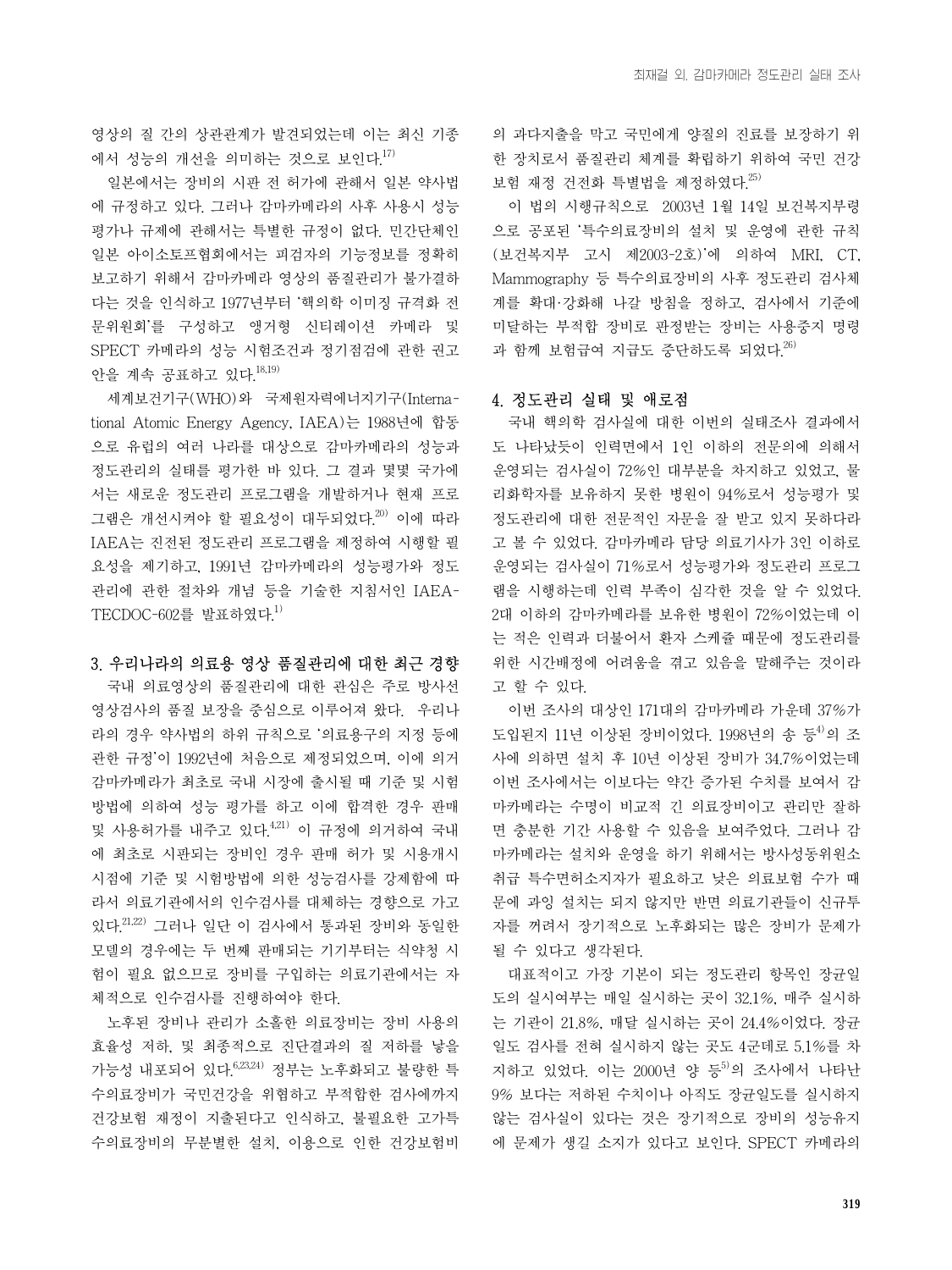대표적인 정도관리 항목인 COR의 실시주기를 보면 NEMA 권고안 대로 매주하는 곳이 5.1%로 거의 권고안 대로 시행되지 못하는 것으로 파악되었다. 매달 실시하는 곳은 20.5%이었고, 실시하지 않는 곳도 28.2%로 상당한 비율을 차지하고 있었다. 전반적인 정도관리 수준을 보면 우수한 검사실은 7 군데(8.9%), 양호한 검사실은 17 군데 (21.8%), 보통인 검사실 44 군데(29.5%), 불량인 검사실 은 10 군데(34.6%)로 나타났다.

병원당국이나 핵의학과의 책임자 또는 직원의 정도관리 에 대한 태도는 정도관리 기록유지 여부와 지침서 작성 여 부로 볼 수 있는데 정도관리 기록을 유지하는 곳이 71%로 나타나서 미흡하지만 최소한의 정도관리기록을 유지하고 있다고 보인다. 보다 적극적인 정도관리에 대한 관심을 나 타내는 자체 지침서의 보유 유무를 보면 28%로 아직은 적 극적인 정도관리 노력을 하지 못하고 있다고 생각된다.

감마카메라의 성능을 최적의 상태로 유지하는 것은 불 필요한 방사능의 피폭이나 검사시간의 연장을 방지하고 정확한 영상 정보를 얻어서 정확한 진단을 가능하게 함으 로써 환자의 불편이나 위험을 줄이고 검사로 인한 이득을 극대화하기 위하여 필수적인 것이다. 감마카메라 정도관 리 프로그램은 병원의 핵의학 검사실에서 시행하여야 할 중요함 임무 가운데 하나이며 정도관리 프로그램을 잘 유 지함으로써 카메라 성능이 최악으로 떨어지기 전에 문제 점을 발견하여 장비의 정지시간을 최소화할 수 있는 이점 이 있다. 또한 이를 통하여 환자에 대한 서비스의 신뢰도 를 높일 수 있다.

정도관리가 잘 이루어지기 위해서는 핵의학과 내의 직 원들의 인식 전환과 교육이 필요하고, 적절한 장비와 시간 에 대해 배려가 필요하다. 많은 의료기관에서 정도관리에 대한 필요성에 대해서는 충분히 공감하고 있으나 이번 연 구 결과에서도 나타났듯이 전문의가 1인 이하 또는 의료 기사가 3인 이하만으로는 운영하는 기관의 경우에는 사실 교육의 기회, 정도관리 방법의 습득기회, 시간 배정의 기 회 등이 매우 열악한 것이 사실이다. 또한 정도관리 프로 그램을 수행함으로써 발생되는 부수적인 비용에 대한 병 원당국의 전폭적인 지지가 필요하다. 일례로 중요한 정도 관리 항목인 장균일도를 측정하기 위해서는 손쉽게 검사 를 실시할 수 있는 팬텀이 필요한데, 이 경우 Co-57 플러 드 팬텀을 사용하면 가장 손쉽게 시행할 수 있다. 그러나 이 Co-57 팬텀은 고가이고 한번 도입으로 대락 1년 사용 하고 나면 동위원소 수명이 다하므로 팬텀으로 가치가 없 어져서 새로 구입해야 하지만 병원당국에서는 환자 진료 에 직접적으로 사용되는 진료재료가 아니므로 구입에 소

극적이다. 따라서 대체할 수 있는 팬텀으로 Tc-99m 등의 동위원소를 물에 풀어서 사용하는 균질 팬텀을 사용해야 하는데 이는 자체적으로 제작해야 하므로 매우 번거롭고 생각처럼 균질한 팬텀을 만들기가 어려우므로 이렇게 얻 어진 장균일도 테이터를 신뢰할 수 없어서 정도관리를 하 는데 애로점이 되고 있다.

특수의료장비의 품질관리의 예에서도 보듯이 핵의학 영 상을 제공하는 감마카메라도 유사한 품질관리에 대한 사 회적 요구가 있을 것으로 예상되고 있다. 그러나 이처럼 열악한 환경에 있는 많은 의료기관들에게 노후장비 등에 대해 강력한 성능평가 규제와 정도 관리의 철저한 준수를 요구한다면 대응이 힘든 실정이다. 또한 과도한 규제는 나 날이 발전하고 있는 의료기기 환경에서 전문성의 부족 때 문에 불필요하고 적절하지 못한 결과를 초래할 수 있고 또 한 불필요하고 비현실적인 규제가 심해질 경우에 추가적 인 시설, 인력, 장비에 투입되는 비용이 발생하고 감마카 메라를 유지 운영하려는 경제적 유인이 없는 시점에 도달 할 경우 영세한 의료기관에서부터 감마카메라를 도태시켜 서 오히려 국민에 대한 양질의 의료 접근성을 떨어뜨릴 위 험성 마저 있다.

이러한 현실을 고려하여 합리적인 감마카메라 정도관리 의 방법에 대한 기준과 권고안을 마련하고 우리나라의 현 실에 맞는 정도관리 모델을 구축하여 운영함으로써 사회 적인 압력을 완화하고 낮은 의료보험수가로 인하여 경영 상 압박을 받고 있는 의료기관에 대한 불이익을 최소화하 고 노후장비의 교체 시점의 적절한 선택 등 핵의학의 발전 과 국민 건강권의 확보를 위한 계기로 삼아야할 필요가 있 다. 정도관리 권고안이 실제로 성능평가에 이용되고 현장 에서 효과를 발휘하기 위해서는 복잡하고 이상적인 성능 평가에서부터 탈피하여 현실적이고도 일선 의료기관에서 정기적으로 시행이 가능한 모델을 구축해야 할 것이다. 이를 위하여 핵의학회, 핵의학기술학회, 의학물리학회 등 관련 전문가 단체, 병원 당국, 정부, 제조업체 등이 협력하 여 정도관리가 정착이 될 수 있는 환경을 조성하고 비용을 줄이려는 노력을 기울여야 한다고 본다.

## 요 약

목적: 전국의 의료기관에 설치된 감마카메라의 정도관 리 실태를 체계적으로 조사하여 감마카메라 성능유지를 위하여 정도관리가 적절한 방법으로 수행되고 있는지 파 악하고자 하였다. 이를 위하여 보유 장비 현황, 시행하고 있는 정도관리 성능평가 항목, 그리고 주기적 정도관리 현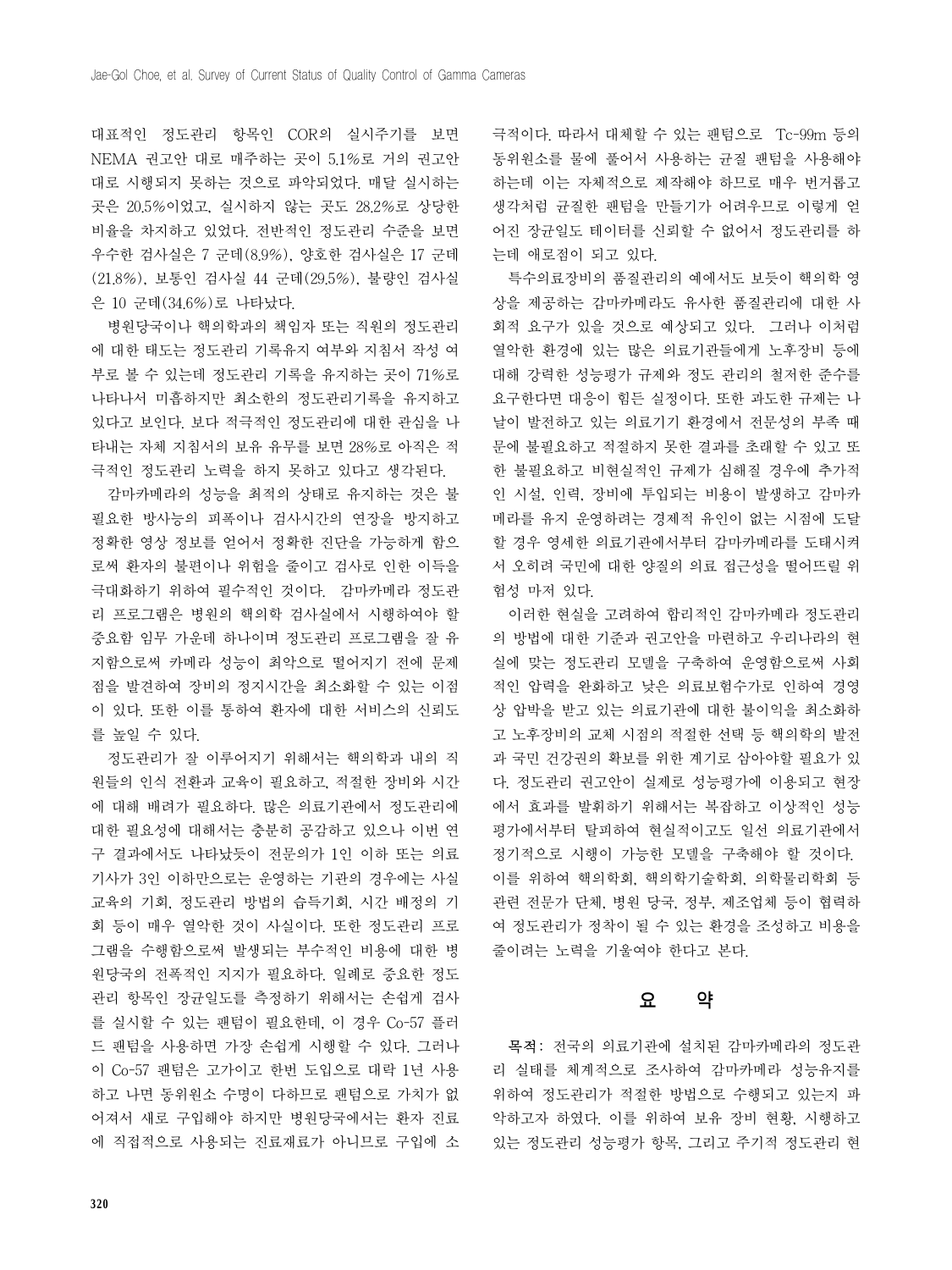황을 조사 분석하고, 각 병원의 정도관리 능력을 파악하기 위하여 인력 현황, 교육, 정도관리 실무 수행 정도 등을 조 사 분석하였다. 방법: 2003년 3월 1일부터 11월 30일까지 국내 감마카메라를 보유 중인 병원의 핵의학과나 핵의학 검사실에 설문지를 발송하고 응답을 받았다. 감마카메라 정도관리 실태 수집은 보유 중인 감마카메라의 수량, 제작 사, 제원, 의료 인력의 실태, 정도관리 시행 항목과 주기, 팬텀 등 감마카메라 성능평가용 기기 보유 실태, 성능평가 수행 실태를 설문지를 작성한 후 우편, 전화 조사를 하고 필요한 경우 실사를 하여 취합하고 통계처리를 하였다. 결 과: 감마카메라를 보유하고 있는 92군데의 의료기관 중 응답을 받은 기관은 78 군데로 응답율은 84.7%이었다. 1 인 이하의 전문의에 의해서 운영되는 검사실이 72%으로 대부분을 차지하고 있었고, 물리화학자를 보유하지 못한 병원이 94%이었다. 감마카메라 담당 의료기사가 3인 이하 로 운영되는 검사실이 71%로서 성능평가와 정도관리 프 로그램을 시행하는데 인력 부족이 심각한 것을 알 수 있었 다. 2대 이하의 감마카메라를 보유한 병원이 72%이었다. 장균일도의 실시여부는 매일 실시하는 곳이 32.1%, 매주 실시하는 기관이 21.8%, 매달 실시하는 곳이 24.4%이었으 나, 실시하지 않는 곳도 4군데로 5.1%를 차지하고 있었다. COR의 실시주기를 보면 NEMA 권고안 대로 매주하는 곳이 5.1%이었다. 정도관리 수행 정도가 우수한 검사실은 7 군데(8.9%), 양호한 검사실은 17 군데(21.8%), 보통인 검사실 44 군데(29.5%), 불량인 검사실은 10 군데(34.6%) 로 나타났다. 결론: 국내 핵의학 검사실의 시설, 인력, 및 장비 등이 매우 부족한 환경에 있어서 감마카메라의 정도 관리가 원활하게 이루어지고 있지 않은 것을 확인할 수 있 었다. 이 번 조사로써 열악한 환경 하에 있는 국내 의료기 관에 대한 감마카메라 성능평가와 정도관리를 보다 잘 수 행하기 위하여 각 관련 당사자들의 적극적인 인식 전환과 정도관리 지침서의 필요성을 제기하고 보완책들에 대하여 주의를 환기시키는 계기가 되었다고 보여진다. 국외의 사 례들을 조사한 결과 감마카메라의 성능평가와 정도관리에 는 정부주도보다는 민간 기구가 주축이 되어서 정도관리 를 권고하고 시행하는 예들이 대부분이었다. 국내외의 감 마카메라 성능평가와 정도관리에 대한 사례를 참조하여 정도관리의 체계화에 대한 대안을 제시할 필요가 있다.

### 감사의 글

번거로운 설문조사에 참여해 준 전국의 핵의학 검사실 관계자 여러분께 감사 드린다. 설문조사의 통계처리를 위 해서 도움과 조언을 아끼지 않으신 고려대학교 의학통계 학과의 이준영 교수에게도 감사 드린다.

## References

- 1. I.A.E.A. General considerations. In: I.A.E.A., editor. IAEA-TECDOC-602 Quality control of nuclear medicine instrumentations. Vienna: International Atomic Energy Agency; 1991. p. 9-15.
- 2. 대한핵의학회. 제3부 통계로 보는 대한핵의학회 40년. In: 대 한핵의학회, editor. 대한핵의학회 40년사. 서울: 고려의학; 2001. p. 75-100.
- 3. Kim J, Cho S, DH B, KH J, HK L. Current status of gamma camera in nuclear medicine center. *Korean J Nucl Med Technology* 1996;1:83-8.
- 4. Song J. A survey and study on performance test methods of nuclear medicine imaging systems. [Master degree thesis]. Asan: Hoseo University; 1999.
- 5. Yang H, Lee C, Jang J. Present condition and direction of quality control within a cpountry in gamma camera. *Korean J Nucl Med Technology* 2000;5:151-4.
- 6. 보건복지부. 보건복지부 보도자료. 보건복지부; 2003.1.13.
- 7. Choi J-I, Na DG, Kim HH, Shin YM, Ahn KJ, Lee JY. Quality Control of Medical Imaging. *J Korean Radiological Society* 2004;50:317-31.
- 8. N.E.M.A. Performance Measurements of Scintillation Cameras, Standards Publication No. NU-1 Washington DC: N.E.M.A.; 1994.
- 9. Williams J. Equipment Acceptance Testing: Demystifying the process. *J Nucl Med* 1999;40:12N-3N.
- 10. USFDA. http://www.fda.gov/cdrh/ct/. In; 2003.
- 11. Bureau of radiological health. Quality control for scintillation cameras, HEW publication (FDA). In: health Bor, editor.: U.S. Food and Drug Administration; 1976.
- 12. USFDA. http://www.fda.gov In. Washington, D.C.: U.S. Food and Drug Administration; 2003.
- 13. Hines H, Kayayan R, Colsher J, Hashimoto D, Schubert R, Fernando J. National Electrical Manufacturers Association recommendations for implementing SPECT instrument quality control. *J Nucl Med Technol* 1999;27:67-72.
- 14. Wackers FJ. Blueprint of the Accreditation program of the Intersocietal Commission for the Accreditation of Nuclear Medicine Laboratories.[see comment]. *J Nucl Cardiol* 1999;6: 372-4.
- 15. Klingensmith WC, III, Eshim D, Goddard J, editors. Nuclear Medicine Procedure Manual. Englewood, CO: Wick Publishing, Inc.; 1992.
- 16. Heikkinen J, Kuikka JT, Ahonen A, Jurvelin J, Hartikainen K, Kvist G. A Finnish multicentre quality assurance project in bone scintigraphy and brain SPET: a phantom study. *Nucl Med Communications* 1994;15:795-805.
- 17. Bergmann H, Hoebart J, Kugi A. External quality control of gamma cameras--results of an inter-laboratory comparison study in Austria. *Eur J Nucl Med* 1990;16:23-8.
- 18. Working group for standardization of radionuclide imaging, subcommittee for promoting nuclear medicine, medical and pharmaceutical committee, Japan radioisotope association. Characteristics and test conditions of Anger type scintillation camera. *Radioisotopes* 1977;26:743-6.
- 19. Subcommittee for standardization of radionuclide imaging, medical and pharmaceutical committee, Japan radioisotope